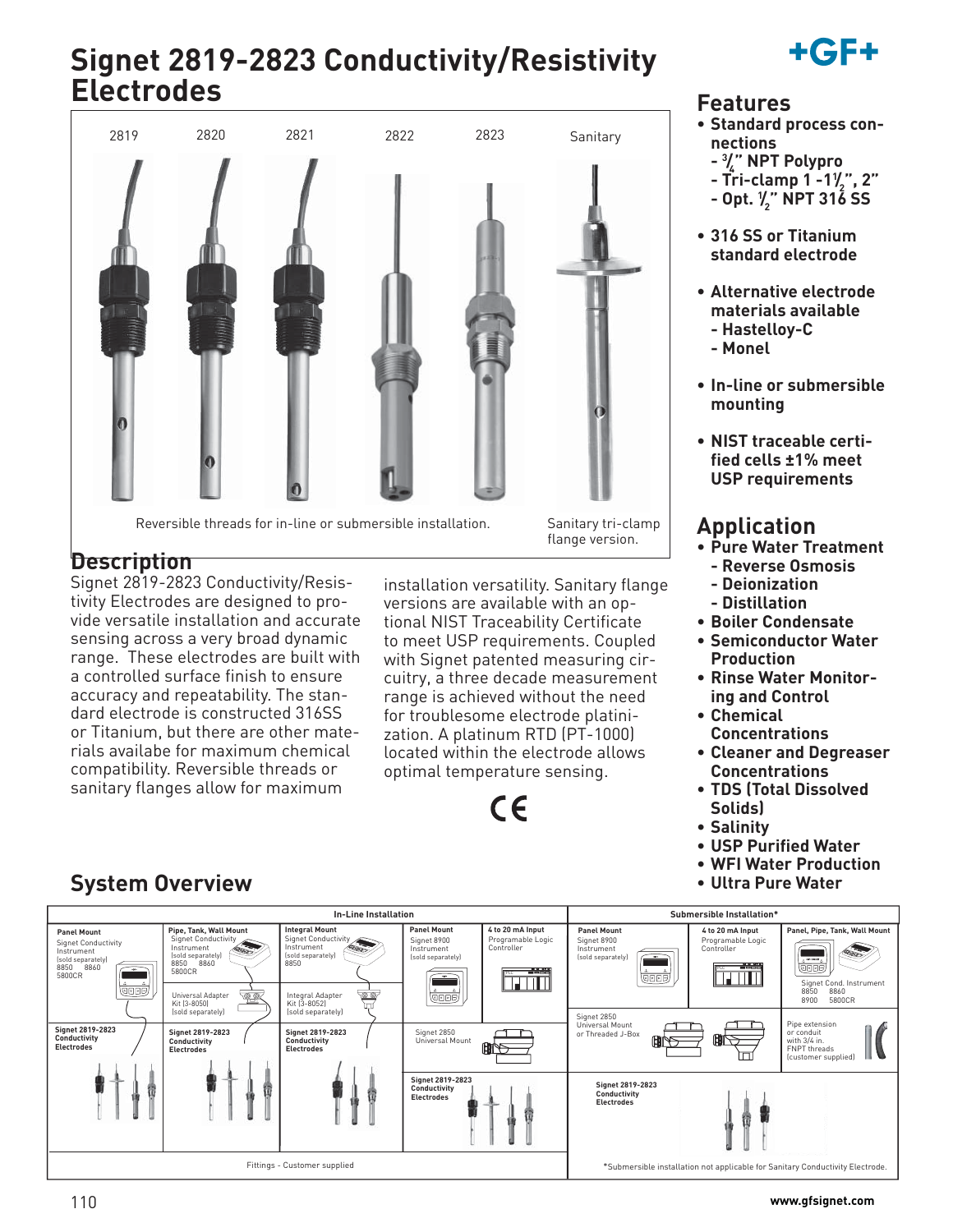

**2819, 2820, 2821**



#### **2822**



## **Specifications**

**Dimensions Models 3-2819-1\* (0.01 cm-1 Cell) Models 3-2820-1\* (0.1 cm-1 Cell) Models 3-2821-1\* (1.0 cm-1 Cell)**

**\*** Certified versions available (add "C" suffix to part no.)

#### **General** Range:

- 3-2819: 0.055 to 100 μS (18.2ΜΩ to 10ΚΩ)  $(0.02 \text{ to } 50 \text{ ppm})$
- 3-2820: 1 to 1000 μS (1MΩ to 1KΩ) (0.5 to 500 ppm)
- 3-2821: 10 to 10,000μS (5 to 5,000 ppm)

Accuracy: ±2% of reading (certified cells ±1%) Temp. comp. device: PT1000 Cable Length:

- 4.6 m/15 ft (standard)
- 30m/100ft (maximum)
- 7.6m/25ft for > 10M $\Omega$  (no splices)

#### **Wetted Materials**

- O-rings: EPR
- Insulator material: PTFE
- Electrodes:
	- 316 Stainless Steel (1.4408, DIN 17440) or Titanium

#### **Max. Temperature/Pressure Rating**

- Standard Polypro fitting: 6.9 bar (100 psi) @ 100°C (212 °F)
- Optional 316 SS fitting (3-2820.392): 13.8 bar (200 psi) @ 120°C (248 °F)
- Sanitary Connection: 6.9 bar (100 psi) @ 120°C (248°F)

Temperature response, τ:

- 7 sec. (0.01 cell) • 53 sec. (0.1 cell)
- 21 sec. (1.0 cell)

Temperature accuracy: 0.3°C

**Shipping weight:** 0.4 kg (0.8 lbs.)

### **Standards and Approvals**

- CE
- Manufactured under ISO 9001:2000 for Quality and ISO 14001:2004 for Environmental Management

## **Model 3-2822-1 (10.0 cm-1 Cell) General**

#### Range:

 100 to 200,000μS (50 to 100,000 ppm) Accuracy:

 ±2% of reading (certified cells ±1%) Temp. comp. device: PT1000 Cable Length:

- 4.6 m/15 ft (standard)
- 30m/100 ft (maximum)

### **Wetted Materials**

- O-rings: EPR
- Body: CPVC
- Electrodes: 316 Stainless Steel (1.4408, DIN 17440)

Process Connection:

- Standard 316 SS fitting: 3/4 in. NPT threads
- Optional 316 SS submersion adapter fitting (3-2820.390): 3/4 in. NPT threads

#### **Max. Temperature/Pressure Rating**

6.9 bar (100 psi) @ 95°C (203°F) Temp. response, τ: 5 seconds Temp. accuracy: 0.3°C

See Temperature and Pressure graphs for more information.

**Shipping weight:** 0.4 kg (0.8 lbs.)

#### **Standards and Approvals**

- CE
- Manufactured under ISO 9001:2000 for Quality and ISO 14001:2004 for Environmental Management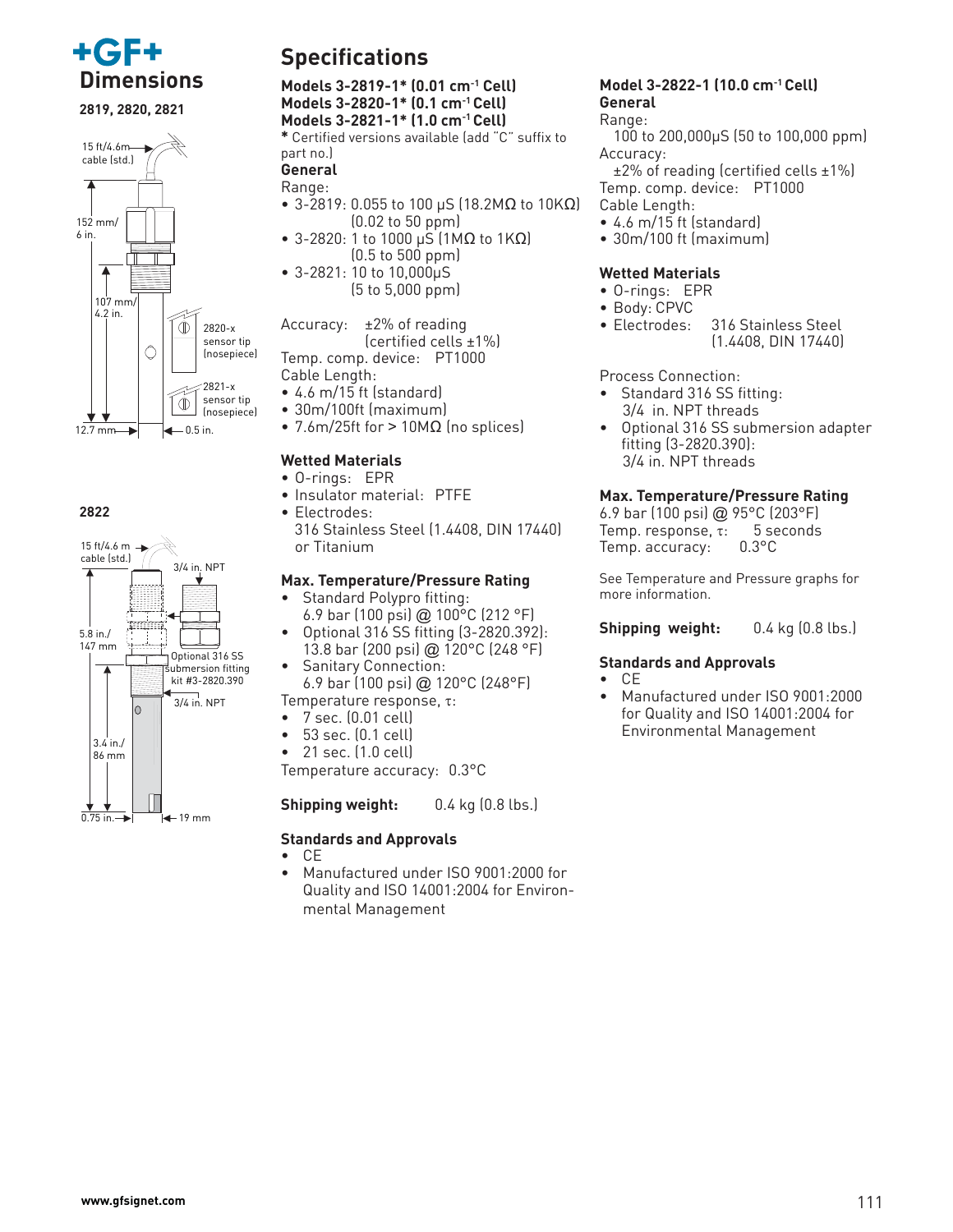## **Specifications**

### **Model 3-2823-1 (20.0 cm-1 Cell) General**

Range: 200 to 400,000 μS (100 to 200,000 ppm) Accuracy: ±2% of reading Temp. comp. device: PT1000 Cable Length: • 4.6m/15 ft (standard)

• 30m/100 ft (maximum)

#### **Wetted Materials**

- O-rings: EPR
- Insulator material: PTFE

Process Connection<br>• Electrodes: 316

- 316 Stainless Steel
- (1.4408, DIN 17440)
- Std. 316 SS fitting: 3/4 in. NPT thread

#### **Max. Temperature/Pressure Rating**

6.9 bar (100 psi) @ 150°C (302°F) Temp. response, τ: 120 seconds Temp. accuracy: ±0.3°C

#### **Shipping weight:** 0.3 kg (0.6 lbs.)

#### **Standards and Approvals**

- CE
- Manufactured under ISO 9001:2000 for Quality and ISO 14001:2004 for Environmental Management





#### **Sanitary**

Note: Tri-clamp is available for 2819, 2820, 2821 only. T1 or S1 is for 1 to 1.5 in. tees.





(0.5 in.)

#### **Operating Range Chart**